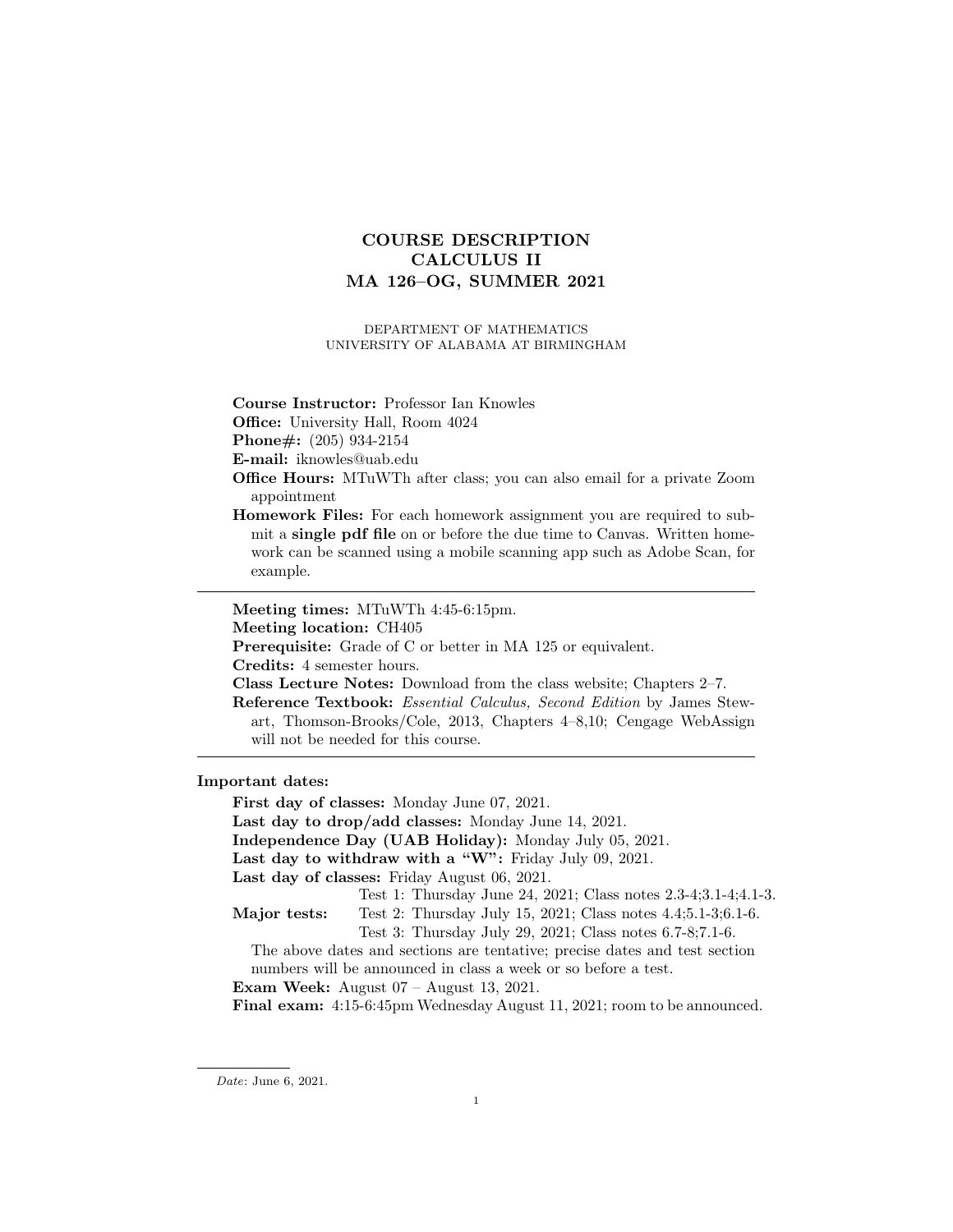2 DEPARTMENT OF MATHEMATICS UNIVERSITY OF ALABAMA AT BIRMINGHAM

## Class Schedule.

| Week            | Monday      | Wednesday            | Thursday   | Friday              |
|-----------------|-------------|----------------------|------------|---------------------|
| $06/07 - 06/11$ | First Class |                      | Tutorial   | HW1 due             |
| $06/14 - 06/18$ |             |                      | Tutorial   | HW <sub>2</sub> due |
| $06/21 - 06/25$ |             | Review               | Test 1     |                     |
| $06/28 - 07/02$ |             |                      | Tutorial   | HW3 due             |
| $07/05 - 07/09$ |             |                      | Tutorial   | HW4 due             |
| $07/12 - 07/16$ |             | Review               | Test 2     |                     |
| $07/19 - 07/23$ |             |                      | Tutorial   | HW <sub>5</sub> due |
| $07/26 - 07/30$ |             | Review               | Test 3     |                     |
| $08/02 - 08/06$ |             |                      | Last Class |                     |
| $08/09 - 08/13$ |             | Final $4:15-6:45$ pm |            |                     |

## Course policies.

- Please make sure that you are able to receive e-mail through your Blazer-ID account. Official course announcements may be sent to that address.
- If you are contacted by the Early Alert Program, consider taking advantage of their services; see Student Resources on the Blazernet website.
- For disability accommodations contact DSS at 934-4205 or at dss@uab.edu.
- The lowest weekly homework grade will be dropped to account for any missed assignments due to illness or any other circumstance.
- If a test is missed due to a serious verifiable circumstance or official university business, the test grade will be replaced with the properly rescaled final exam score. You must advise the instructor of such circumstances at the earliest possibility before the exam takes place.
- While calculators that do not have access to the internet are permitted, no books or notes will be allowed during the tests, except that one  $8.5'' \times 11''$ sheet of your own construction may be used in each test/final.

# Methods of teaching and learning.

- 35 90-minute class meetings consisting of lectures and discussions of examples and homework problems. Time for three in-class tests is included.
- Students are expected to undertake at least 15 hours of private study and homework per week during the term.
- The Thursday class is devoted (except for test days) to a weekly in-class tutorial designed to provide you with one-on-one assistance with the homework assignment for the week. Each of the weekly assignment is available on Mondays and due on the Friday of that week. Late submissions will be graded for correctness, but will not count toward the course score.
- During test weeks, the test will be on Thursday and the Wednesday class will be used in similar fashion as a tutorial for your test review problems, which I will distribute at least a week before each test.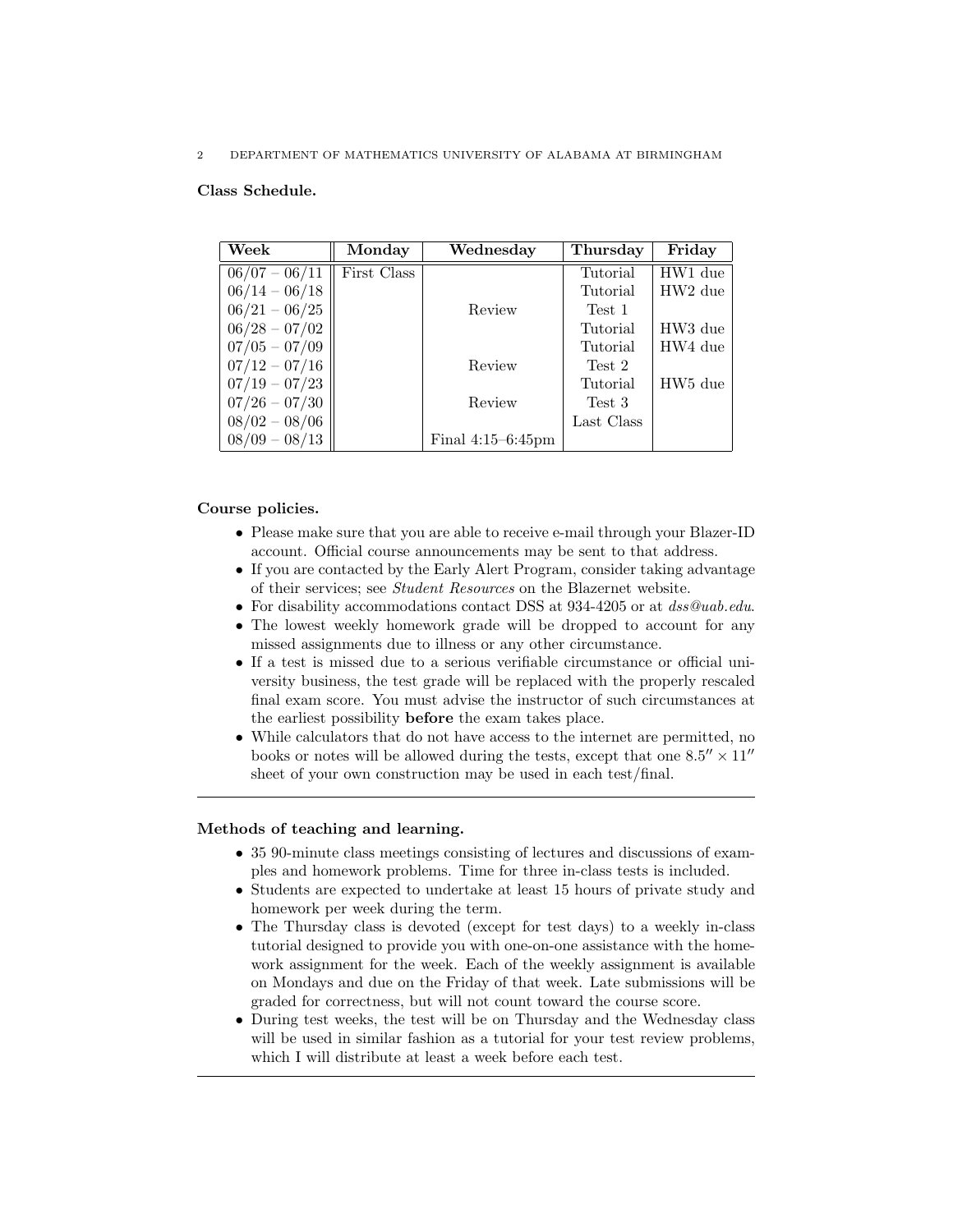Aims of the course. Upon successful completion of the course a student

- understands the concept of definite integral;
- is able to apply the definite integral to find volumes, work, and arc length;
- knows the basic techniques of integration;
- is able to apply Calculus concepts to problems in Physics and Engineering;
- understands the concept of a vector, can perform basic vector calculations, and is able to use vectors to describe lines and planes in space;
- understands the concept of vector-valued functions, and is able to use vector functions to describe parametric curves, tangent vectors and velocity;
- is able to determine the convergence/divergence of improper integrals, sequences, and infinite series; and
- can find power series representations of functions and use them for approximation, evaluation of integrals, and limits.

The understanding of a concept is demonstrated by an ability to solve pertinent problems related to that concept.

### Course content.

- Riemann sums, the definite integral, area and distances.
- The fundamental theorem of calculus, indefinite integrals and antiderivatives.
- Basic techniques of integration including substitution, integration by parts, partial fractions and the use of tables.
- Applications of integration (area, volume, work).
- Vectors in three dimensions, their geometric and algebraic representation, dot product and cross product.
- Equations of lines and planes.
- Vector functions and parametric curves, tangent vectors, arc length, velocity and speed.
- Sequences and series, power series.

### Assessment procedures.

- Student achievement will be assessed by the following measures:
	- Regular graded homework. Written homework will be assigned on Monday of each week and due on Friday of the same week. Homework contributes 40% to the course average. Problems on tests are modeled after homework problems. Staying on top of homework is therefore extremely important.
	- Three 90-minute in-class tests. Each test contributes 12% to the course average and typically includes a mixture of shorter questions (or parts of questions) designed to test insight and manipulative skills, together with longer problems requiring in-depth understanding, including "word" problems.
	- 150-minute comprehensive final examination. The final is comprehensive and contributes 24% to the course average.
- Your course performance is your course average, which is a number between 0 and 100 obtained by adding the weighted scores from the homework, tests, and final.